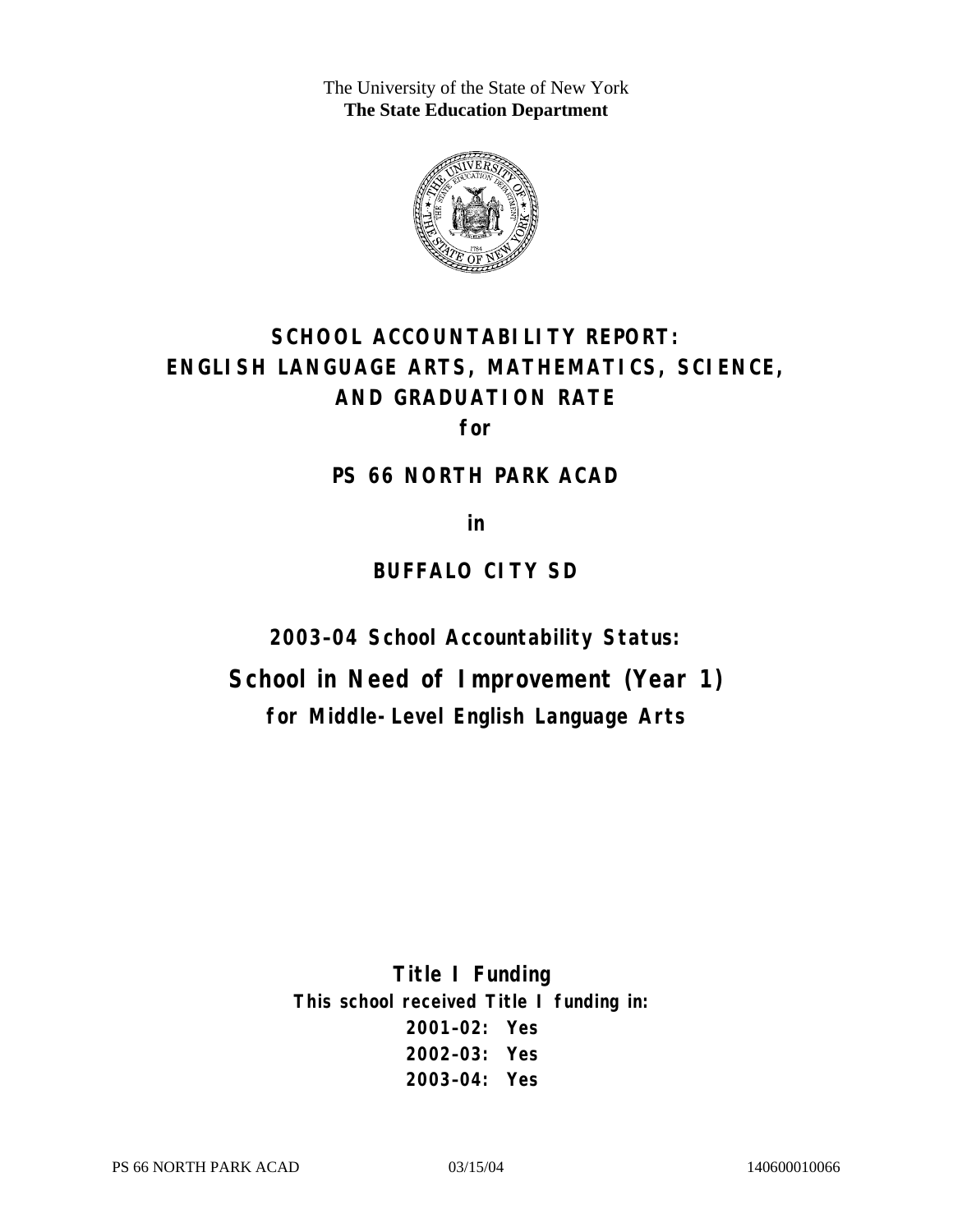#### **District/School Accountability Status Categories**

The list below defines the district or school status categories under New York State's district and school accountability system, which is divided into a Federal Title I component and a State component. A district or school that does not receive Title I funding in a school year does not have a federal status in that year. Schools receiving Title I funds that are not in good standing must provide school choice for their students; those in need of improvement year 2 and beyond must also provide Supplemental Education Services to eligible students. Other consequences for districts and schools not in good standing can be found at: www.emsc.nysed.gov/deputy/nclb/accountability/siinfo.htm. To be removed from any improvement status, a district or school must make Adequate Yearly Progress (AYP) for two consecutive years, or in the case of a School Under Registration Review, achieve the performance targets established for the school by the Commissioner.

**District/School in Good Standing:** A district or school is considered to be in good standing if it has not been identified as a District or School in Need of Improvement, Requiring Corrective Action, Planning for Restructuring, or Requiring Academic Progress, or as a School Under Registration Review.

**District/School Requiring Academic Progress:** Under the State component of New York's accountability system, a district or school that did not make AYP in the same grade and subject for two consecutive years is considered a School Requiring Academic Progress (Year 1) the following year. In each succeeding year that the school fails to make AYP, the year designation is incremented by one.

**District/School in Need of Improvement (Year 1):** A district or school that has not made AYP for two consecutive years in the same grade or subject while receiving Title I funds is considered a District/School in Need of Improvement (Year 1) the following year.

**District/School in Need of Improvement (Year 2):** A District or School in Need of Improvement (Year 1) that does not make AYP in the grade or subject for which it was identified while receiving Title I funds is considered a District or School in Need of Improvement (Year 2) the following year.

**District/School Requiring Corrective Action:** A District or School in Need of Improvement (Year 2) that does not make AYP in the grade or subject for which it was identified while receiving Title I funds is considered a District or School Requiring Corrective Action the following year.

**District/School Planning for Restructuring:** A District or School Requiring Corrective Action that does not make AYP in the grade or subject for which it was identified while receiving Title I funds is considered a District or School Planning for Restructuring the following year.

**School Under Registration Review (SURR):** Schools that are farthest from the State standard and have been determined by the Commissioner to be most in need of improvement are Schools Under Registration Review. These schools must achieve performance targets specified by the Commissioner of Education in their area(s) of identification within a prescribed timeframe or risk having their registration revoked by the Board of Regents.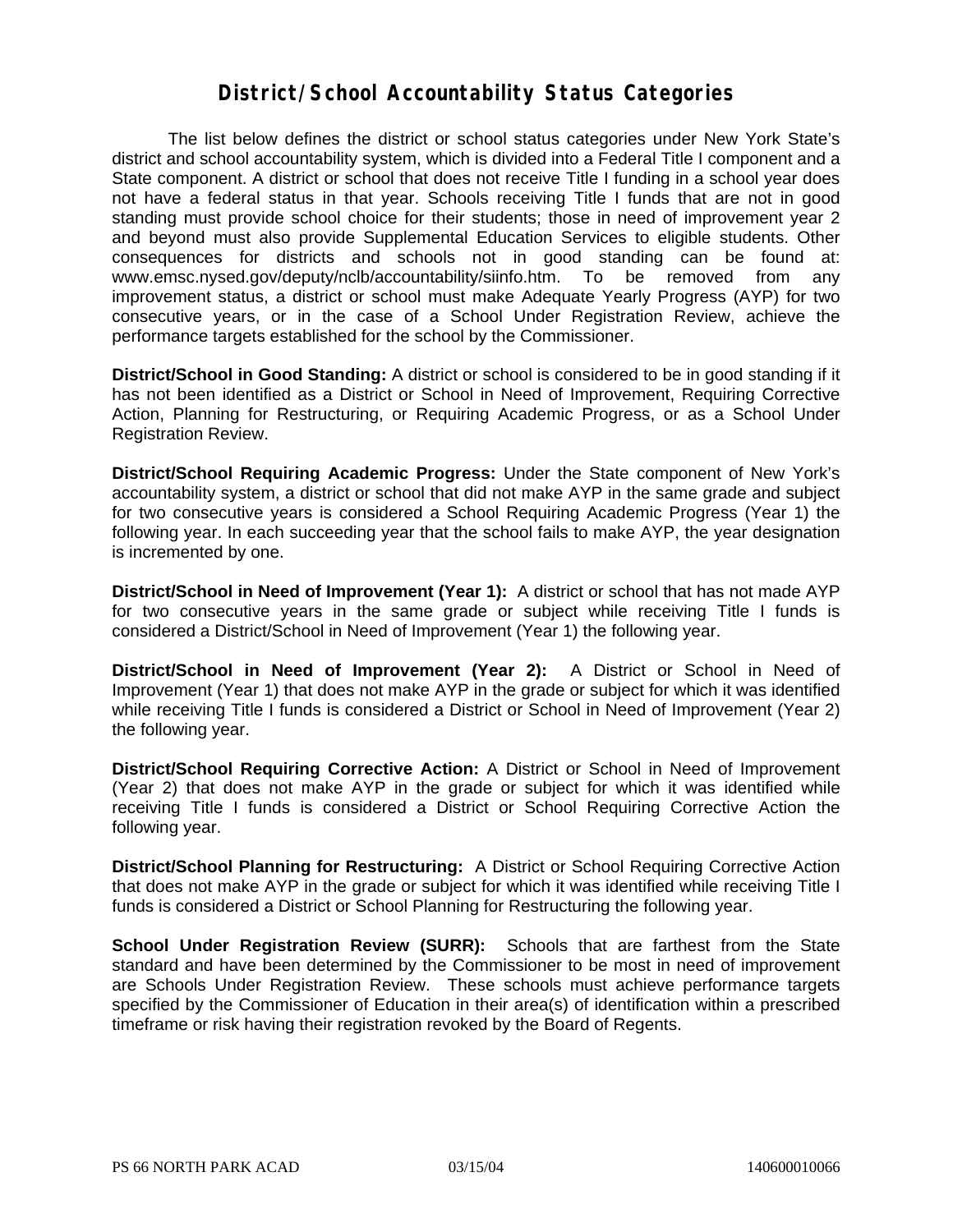## **Middle-Level English Language Arts**

Definitions of terms, such as Performance Index and Effective Annual Measurable Objective (AMO), are in the glossary, which is the last page of this report.

**For a school to make Adequate Yearly Progress (AYP) in 2002–03, every accountability group must make AYP.** 

**For an accountability group to make AYP in 2002–03, it must** 

- 1. meet the 95 percent participation requirement (*2002–03 Participation*), *and*
- 2. *either* meet its Effective AMO *or* make safe harbor (*2002–03 Performance* and *Standards*).

To meet the participation requirement, 95 percent of the grade 8 enrollment in each accountability group with 40 or more students must

be tested. To meet the Effective AMO, the Performance Index for each group with 30 or more continuously enrolled students must equal or exceed the Effective AMO. To make safe harbor, the Performance Index of each of these groups must equal or exceed its ELA safe harbor target *and* the group must meet the middle-level science qualification for safe harbor. (See the middle-level science page of this report for further information on meeting the science qualification for safe harbor.)

*ELA Safe Harbor Targets:* The middle-level *2002–03* ELA Safe Harbor Target is calculated by using the following equation: 2001–02 PI + (200  $-$  the 2001–02 PI)  $\times$  0.10. The 2003–04 ELA Safe Harbor Target is  $\,$ calculated by using the following equation:  $2002-03$  PI +  $(200 -$  the 2002–03 PI)  $\times$  0.10. The 2003–04 target is provided for groups whose PI was below the Effective AMO in 2002–03.

| <b>Accountability Group</b>       | 2002-03 Participation |                                    | 2002-03 Performance*                                    |                      | 2002-03 Standards       |                                     |                                                           |                                                              | 2003-04                                           |
|-----------------------------------|-----------------------|------------------------------------|---------------------------------------------------------|----------------------|-------------------------|-------------------------------------|-----------------------------------------------------------|--------------------------------------------------------------|---------------------------------------------------|
|                                   | Grade 8<br>Enrollment | Percent of<br>Enrollment<br>Tested | Count of<br>Continuously<br>Enrolled<br><b>Students</b> | Performance<br>Index | Effective<br><b>AMO</b> | <b>ELA Safe</b><br>Harbor<br>Target | Met the<br>Science<br>Qualification<br>for Safe<br>Harbor | <b>Made</b><br><b>AYP</b> in<br><b>ELA in</b><br>$2002 - 03$ | <b>ELA Safe</b><br><b>Harbor</b><br><b>Target</b> |
| All Students                      | 80                    | 100%                               | 79                                                      | 108                  | 96                      |                                     |                                                           | <b>Yes</b>                                                   |                                                   |
| <b>Students with Disabilities</b> | 20                    |                                    | 20                                                      |                      |                         |                                     |                                                           |                                                              |                                                   |
| American Indian/Alaskan Native    |                       |                                    |                                                         |                      |                         |                                     |                                                           |                                                              |                                                   |
| <b>Black</b>                      | 54                    | 100%                               | 53                                                      | 102                  | 94                      |                                     |                                                           | <b>Yes</b>                                                   |                                                   |
| Hispanic                          | 3                     |                                    | 3                                                       |                      |                         |                                     |                                                           |                                                              |                                                   |
| Asian or Pacific Islander         |                       |                                    |                                                         |                      |                         |                                     |                                                           |                                                              |                                                   |
| White                             | 21                    |                                    | 21                                                      |                      |                         |                                     |                                                           |                                                              |                                                   |
| Limited English Proficient        |                       |                                    |                                                         |                      |                         |                                     |                                                           |                                                              |                                                   |
| Economically Disadvantaged        | 55                    | 100%                               | 55                                                      | 93                   | 94                      | 94                                  | Yes                                                       | <b>No</b>                                                    | 104                                               |
| <b>Final AYP Determination</b>    |                       |                                    |                                                         |                      |                         |                                     |                                                           | <b>No</b>                                                    |                                                   |

\*For schools with fewer than 30 continuously enrolled tested students in 2002–03, data for 2001–02 and 2002–03 were combined to determine counts and PIs.

\*\*Groups with a "\*\*" are not required to meet the science qualification for safe harbor to make safe harbor in English and mathematics because fewer than 30 students in the group were administered the science test.

**State accountability status in middle-level English language arts: School Requiring Academic Progress Year 1** 

Title I accountability status in middle-level English language arts: School In Need of Improvement Year 1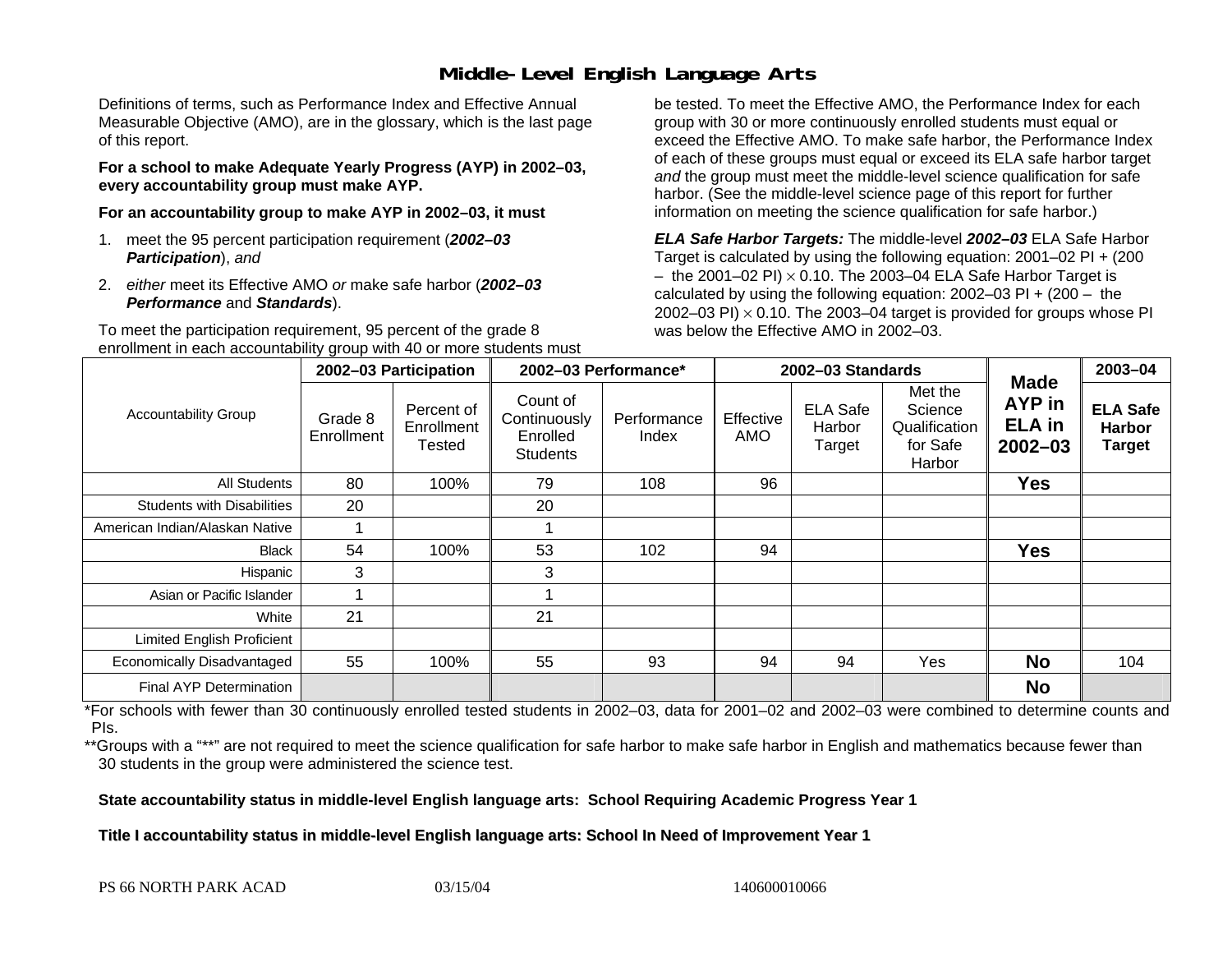## **Middle-Level Mathematics**

Definitions of terms, such as Performance Index and Effective Annual Measurable Objective (AMO), are in the glossary, which is the last page of this report.

**For a school to make Adequate Yearly Progress (AYP) in 2002–03, every accountability group must make AYP.** 

**For an accountability group to make AYP in 2002–03, it must** 

- 1. meet the 95 percent participation requirement (*2002–03 Participation*), *and*
- 2. *either* meet its Effective AMO *or* make safe harbor (*2002–03 Performance* and *Standards*).

To meet the participation requirement, 95 percent of the grade 8 enrollment in each accountability group with 40 or more students must

be tested. To meet the Effective AMO, the Performance Index for each group with 30 or more continuously enrolled students must equal or exceed the Effective AMO. To make safe harbor, the Performance Index of each of these groups must equal or exceed its math safe harbor target *and* the group must meet the middle-level science qualification for safe harbor. (See the middle-level science page of this report for further information on meeting the science qualification for safe harbor.)

*Math Safe Harbor Targets:* The middle-level 2002–03 Math Safe Harbor Target is calculated by using the following equation: 2001–02 PI + (200 – the 2001–02 PI) × 0.10. The 2003–04 Math Safe Harbor Target is calculated by using the following equation: 2002–03 PI + (200  $-$  the 2002–03 PI)  $\times$  0.10. The 2003–04 target is provided for groups whose PI was below the Effective AMO in 2002–03

| <b>Accountability Group</b>       | 2002-03 Participation |                                           | 2002-03 Performance*                                    |                      | 2002-03 Standards |                               |                                                           |                                                 | 2003-04                                            |
|-----------------------------------|-----------------------|-------------------------------------------|---------------------------------------------------------|----------------------|-------------------|-------------------------------|-----------------------------------------------------------|-------------------------------------------------|----------------------------------------------------|
|                                   | Grade 8<br>Enrollment | Percent of<br>Enrollment<br><b>Tested</b> | Count of<br>Continuously<br>Enrolled<br><b>Students</b> | Performance<br>Index | Effective<br>AMO  | Math Safe<br>Harbor<br>Target | Met the<br>Science<br>Qualification<br>for Safe<br>Harbor | <b>Made</b><br>AYP in<br>Math in<br>$2002 - 03$ | <b>Math Safe</b><br><b>Harbor</b><br><b>Target</b> |
| All Students                      | 78                    | 97%                                       | 73                                                      | 130                  | 70                |                               |                                                           | <b>Yes</b>                                      |                                                    |
| <b>Students with Disabilities</b> | 21                    |                                           | 19                                                      |                      |                   |                               |                                                           |                                                 |                                                    |
| American Indian/Alaskan Native    |                       |                                           |                                                         |                      |                   |                               |                                                           |                                                 |                                                    |
| <b>Black</b>                      | 52                    | 96%                                       | 47                                                      | 130                  | 67                |                               |                                                           | <b>Yes</b>                                      |                                                    |
| Hispanic                          | 3                     |                                           | 3                                                       |                      |                   |                               |                                                           |                                                 |                                                    |
| Asian or Pacific Islander         |                       |                                           |                                                         |                      |                   |                               |                                                           |                                                 |                                                    |
| White                             | 21                    |                                           | 21                                                      |                      |                   |                               |                                                           |                                                 |                                                    |
| Limited English Proficient        |                       |                                           |                                                         |                      |                   |                               |                                                           |                                                 |                                                    |
| Economically Disadvantaged        | 52                    | 98%                                       | 50                                                      | 118                  | 68                |                               |                                                           | <b>Yes</b>                                      |                                                    |
| Final AYP Determination           |                       |                                           |                                                         |                      |                   |                               |                                                           | <b>Yes</b>                                      |                                                    |

\*For schools with fewer than 30 continuously enrolled tested students in 2002–03, data for 2001–02 and 2002–03 were combined to determine counts and PIs.

\*\*Groups with a "\*\*" are not required to meet the science qualification for safe harbor to make safe harbor in English and mathematics because fewer than 30 students in the group were administered the science test.

**State accountability status in middle-level mathematics: School in Good Standing** 

Title I accountability status in middle-level mathematics: School in Good Standing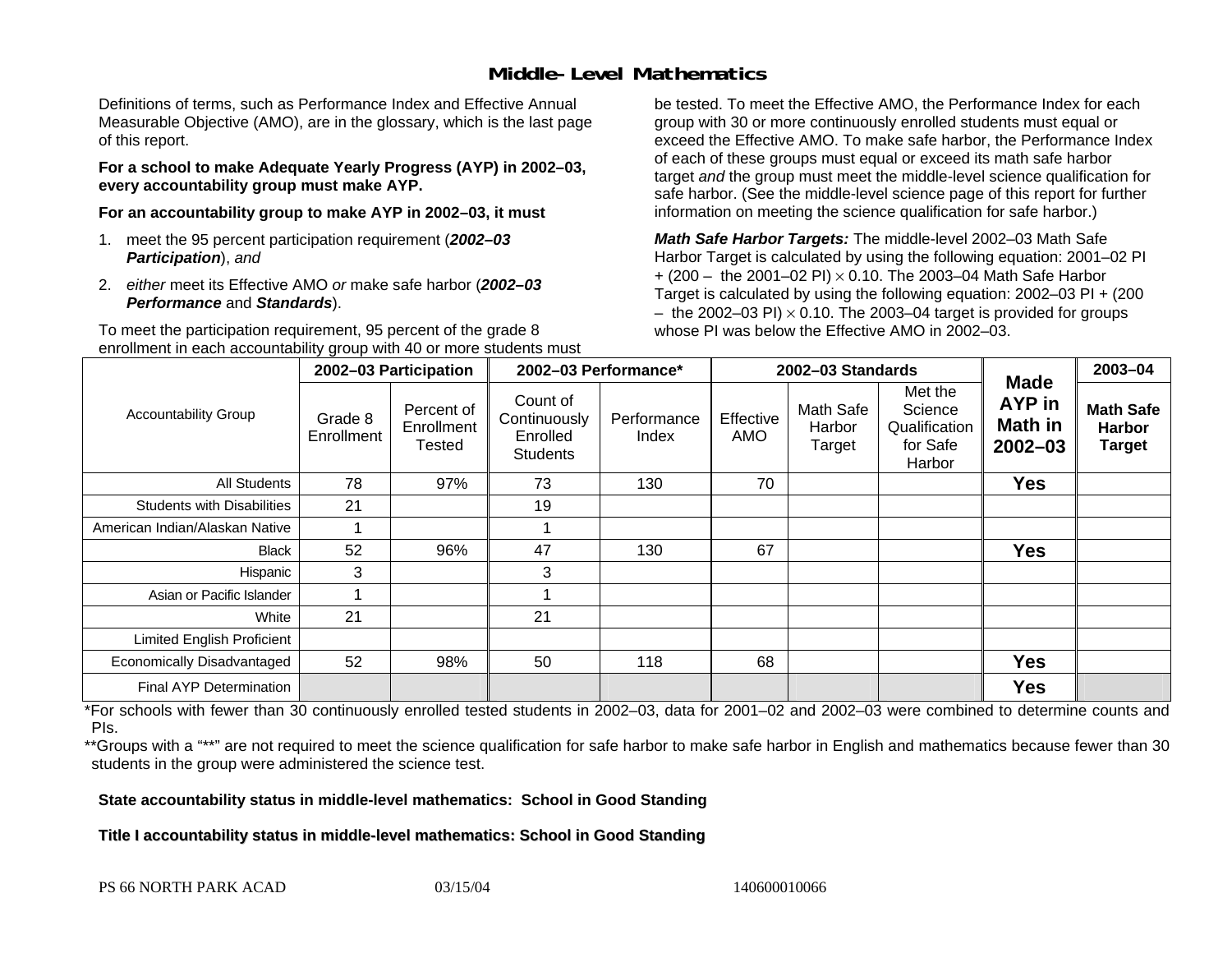## **Middle-Level Science**

Definitions of terms, such as Progress Target and Adequate Yearly Progress (AYP), are in the glossary, which is the last page of this report.

*Made AYP in Science in 2002–03:* For a school to make AYP in science, the Performance Index (PI) for the "All Students" group must equal or exceed the State Science Standard or the Science Progress Target.

*Qualification for Safe Harbor in Middle-Level ELA and Math:* For an accountability group to be considered Qualified for Safe Harbor in

Middle-Level ELA and Math, the PI must equal or exceed the State Science Standard or the Science Progress Target in middle-level science for that group. Groups with fewer than 30 students tested in middle-level science are not subject to this qualification criterion.

*Science Progress Targets:* The middle-level 2002–03 Science Progress Target is calculated by adding one point to the 2001–02 PI. The 2003–04 Science Progress Target is calculated by adding one point to the 2002–03 PI. The 2003–04 target is provided for groups whose PI was below the State Science Standard in 2002–03.

|                                   |                                                         | 2002-03 Performance* |                                     | 2002-03 Standards             |                                             | $2002 - 03$                                                            | $2003 - 04$                   |
|-----------------------------------|---------------------------------------------------------|----------------------|-------------------------------------|-------------------------------|---------------------------------------------|------------------------------------------------------------------------|-------------------------------|
| <b>Accountability Group</b>       | Count of<br>Continuously<br>Enrolled<br><b>Students</b> | Performance<br>Index | <b>State</b><br>Science<br>Standard | Science<br>Progress<br>Target | <b>Made AYP</b><br>in Science<br>in 2002-03 | Qualified<br>for Safe<br>Harbor in<br>Middle-<br>Level ELA<br>and Math | Science<br>Progress<br>Target |
| All Students                      | 72                                                      | 171                  | 100                                 |                               | <b>Yes</b>                                  | Yes                                                                    |                               |
| <b>Students with Disabilities</b> | 20                                                      |                      |                                     |                               |                                             |                                                                        |                               |
| American Indian/Alaskan Native    | 1                                                       |                      |                                     |                               |                                             |                                                                        |                               |
| <b>Black</b>                      | 47                                                      | 166                  | 100                                 |                               |                                             | Yes                                                                    |                               |
| Hispanic                          | 3                                                       |                      |                                     |                               |                                             |                                                                        |                               |
| Asian or Pacific Islander         | 1                                                       |                      |                                     |                               |                                             |                                                                        |                               |
| White                             | 20                                                      |                      |                                     |                               |                                             |                                                                        |                               |
| Limited English Proficient        |                                                         |                      |                                     |                               |                                             |                                                                        |                               |
| Economically Disadvantaged        | 50                                                      | 166                  | 100                                 |                               |                                             | Yes                                                                    |                               |
| <b>Final AYP Determination</b>    |                                                         |                      |                                     |                               | <b>Yes</b>                                  |                                                                        |                               |

\*For schools with fewer than 30 continuously enrolled students in 2002–03, data for 2001–02 and 2002–03 were combined to determine counts and PIs.

**State accountability status in middle-level science: School in Good Standing** 

Title I accountability status in middle-level science: School in Good Standing